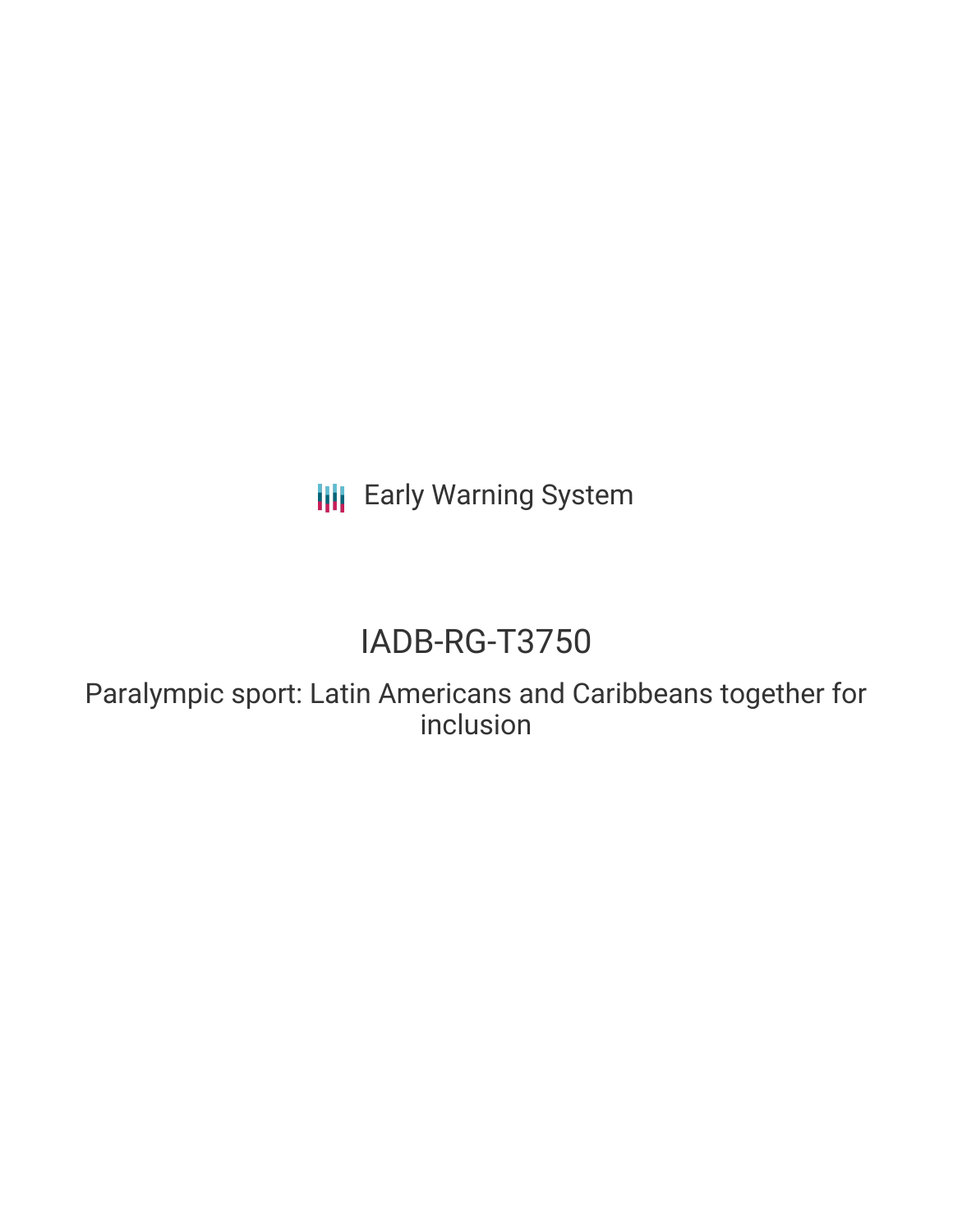

#### **Quick Facts**

| <b>Financial Institutions</b>  | Inter-American Development Bank (IADB)    |
|--------------------------------|-------------------------------------------|
| <b>Status</b>                  | Approved                                  |
| <b>Bank Risk Rating</b>        | С                                         |
| <b>Borrower</b>                | Regional                                  |
| <b>Sectors</b>                 | Law and Government, Technical Cooperation |
| <b>Investment Type(s)</b>      | <b>Advisory Services, Grant</b>           |
| <b>Investment Amount (USD)</b> | $$0.20$ million                           |
| <b>Project Cost (USD)</b>      | \$0.20 million                            |
|                                |                                           |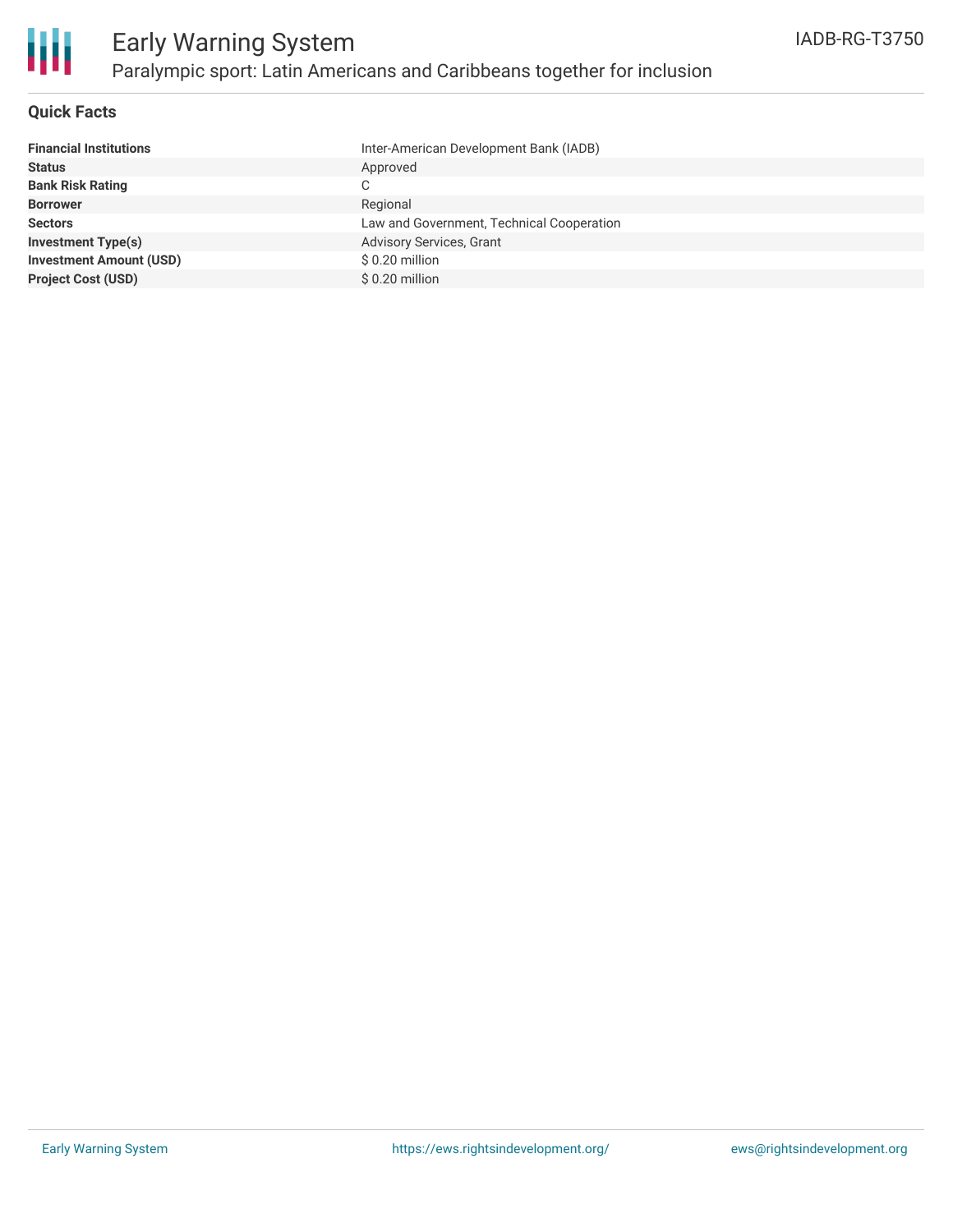

#### **Project Description**

The project's main objective is to promote more inclusive societies for people with disabilities in Latin America and the Caribbean. To achieve this objective, this project will support adaptive sports in beneficiary countries through the institutional strengthening of national organisms supporting adaptive sports and south-south knowledge exchange.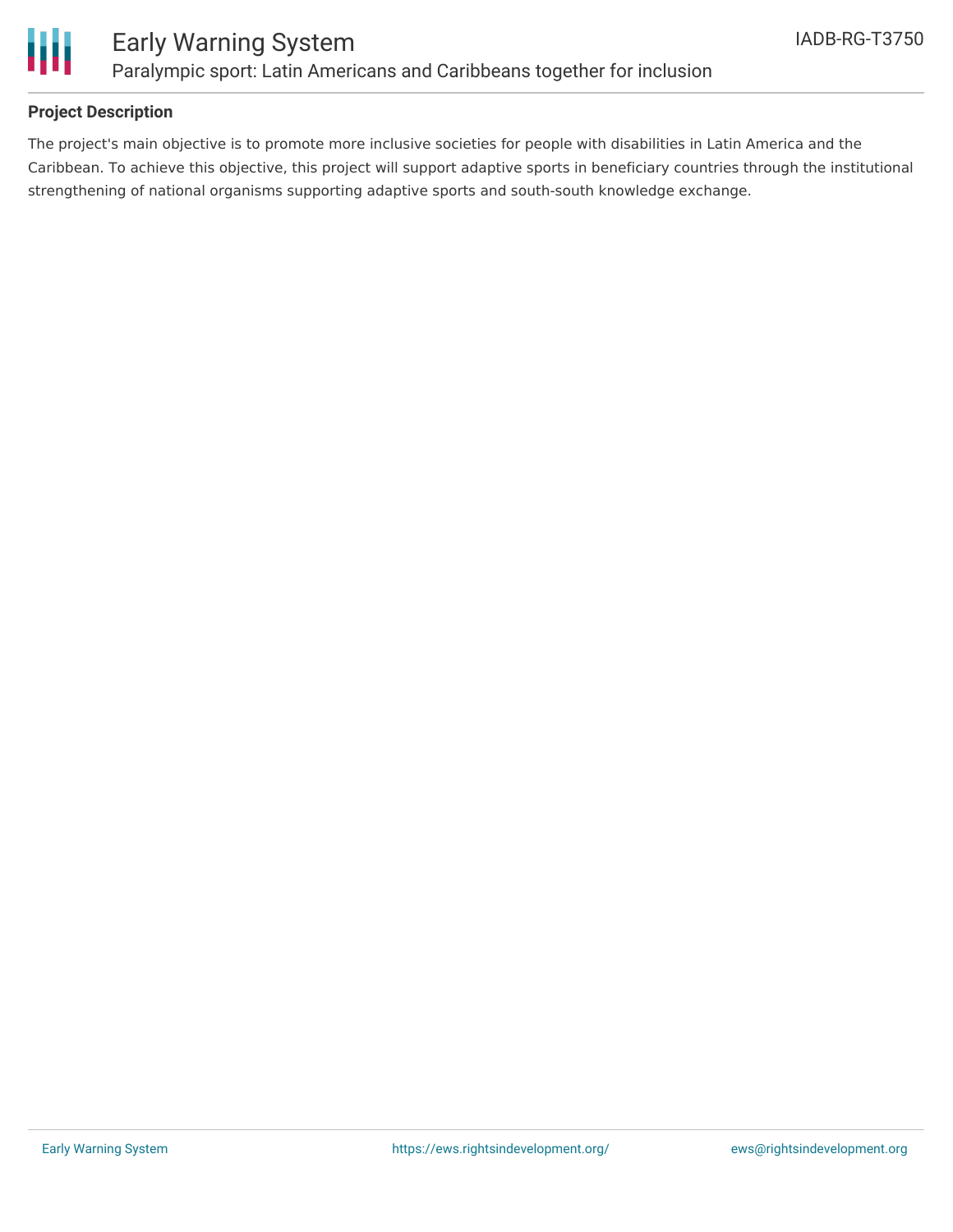

### Early Warning System Paralympic sport: Latin Americans and Caribbeans together for inclusion

#### **Investment Description**

• Inter-American Development Bank (IADB)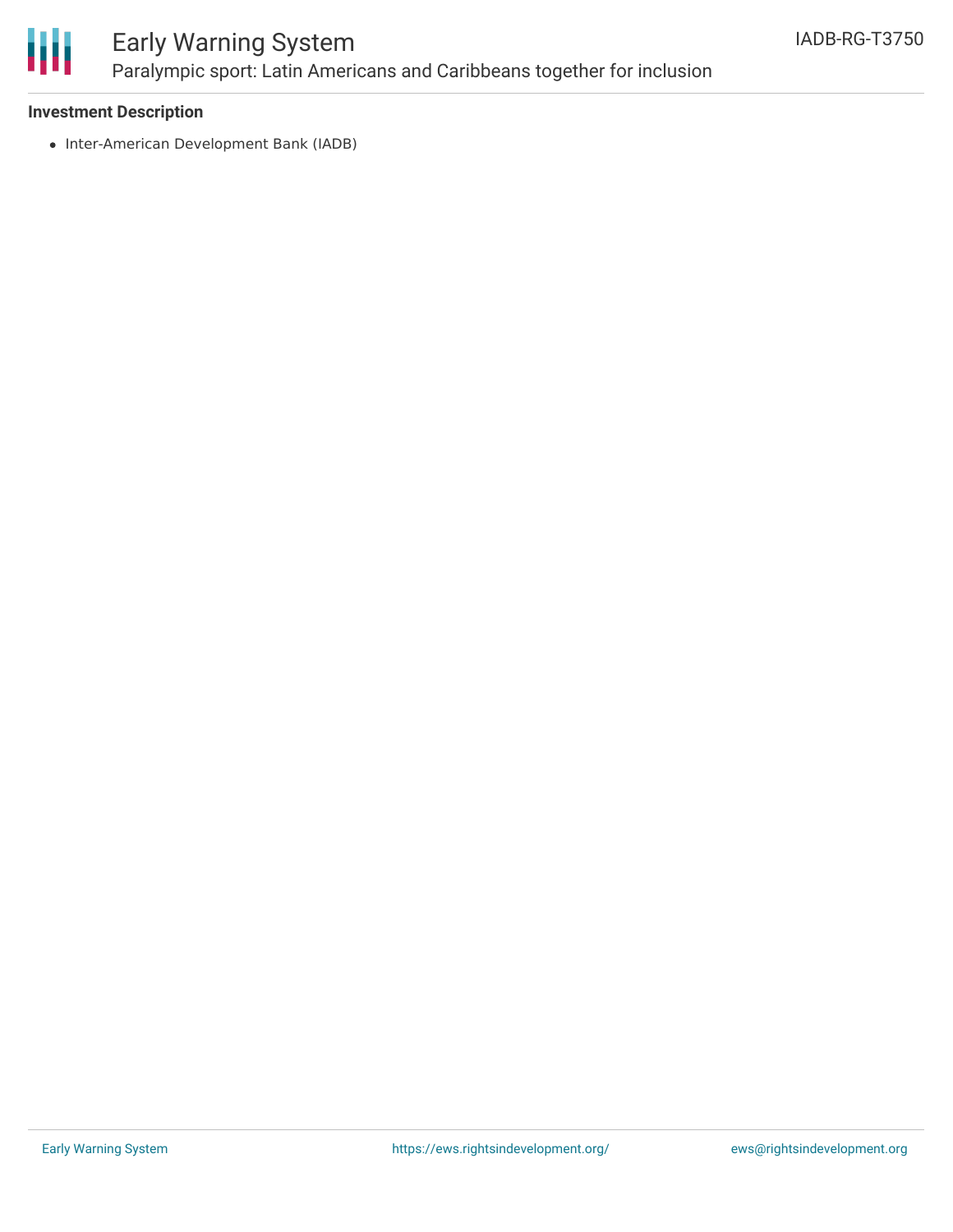

#### **Contact Information**

#### ACCOUNTABILITY MECHANISM OF IADB

The Independent Consultation and Investigation Mechanism (MICI) is the independent complaint mechanism and fact-finding body for people who have been or are likely to be adversely affected by an Inter-American Development Bank (IDB) or Inter-American Investment Corporation (IIC)-funded project. If you submit a complaint to MICI, they may assist you in addressing the problems you raised through a dispute-resolution process with those implementing the project and/or through an investigation to assess whether the IDB or IIC is following its own policies for preventing or mitigating harm to people or the environment. You can submit a complaint by sending an email to MICI@iadb.org. You can learn more about the MICI and how to file a complaint at http://www.iadb.org/en/mici/mici,1752.html (in English) or http://www.iadb.org/es/mici/mici,1752.html (Spanish).